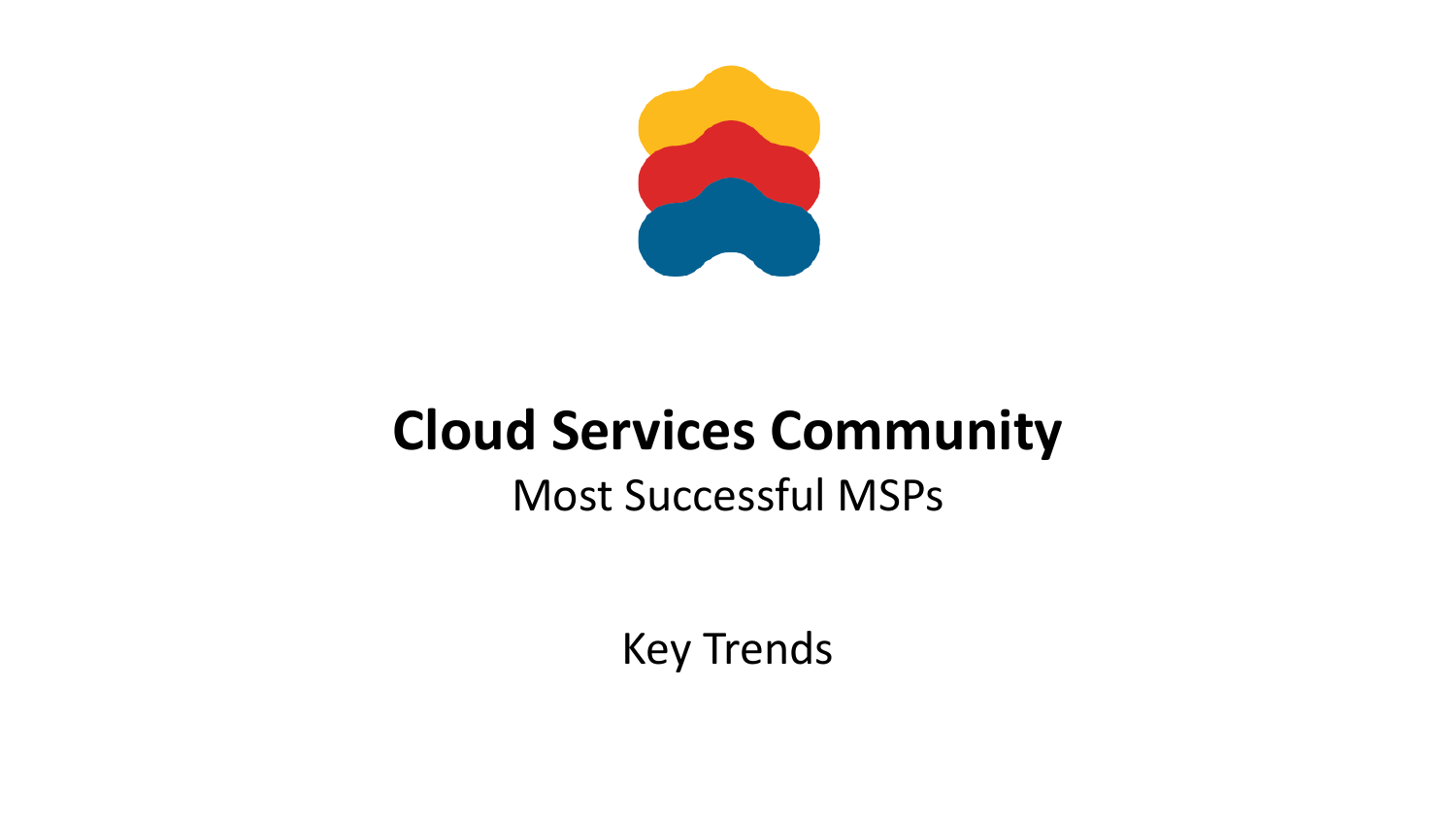

- The Business model
- Specialization
- Offering consolidation
- Technical Challenges
- Approach to their clients
- The hidden influence
- The right vendor approach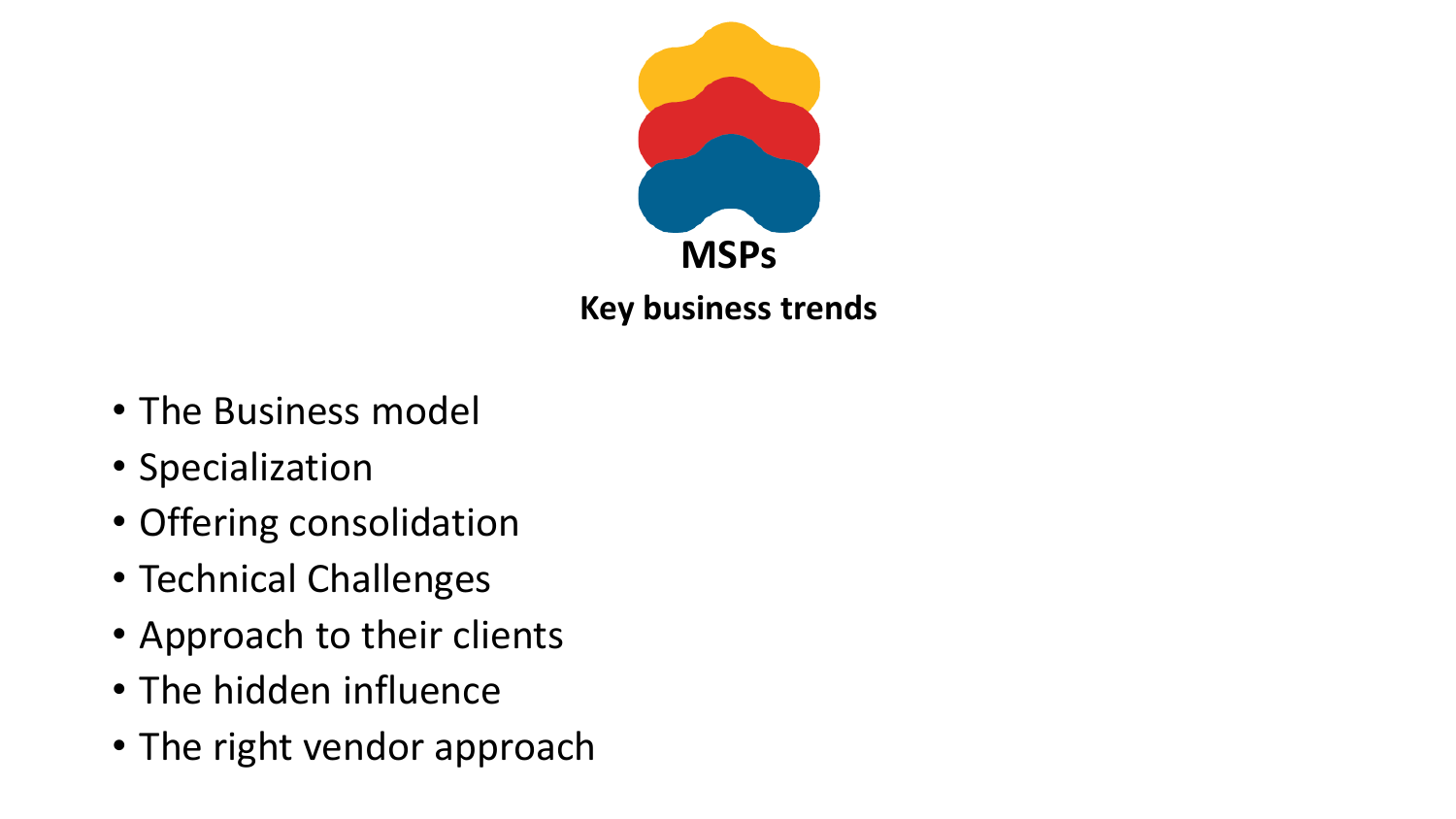

- The Business model charging
	- As much MRR (monthly Recurring Revenue) as possible
	- Bundling technology and services on a per seat per month charge

'MRR is the key to the valuation of a business'

'Time and Materials is dying clients want a fee they can quantify each month'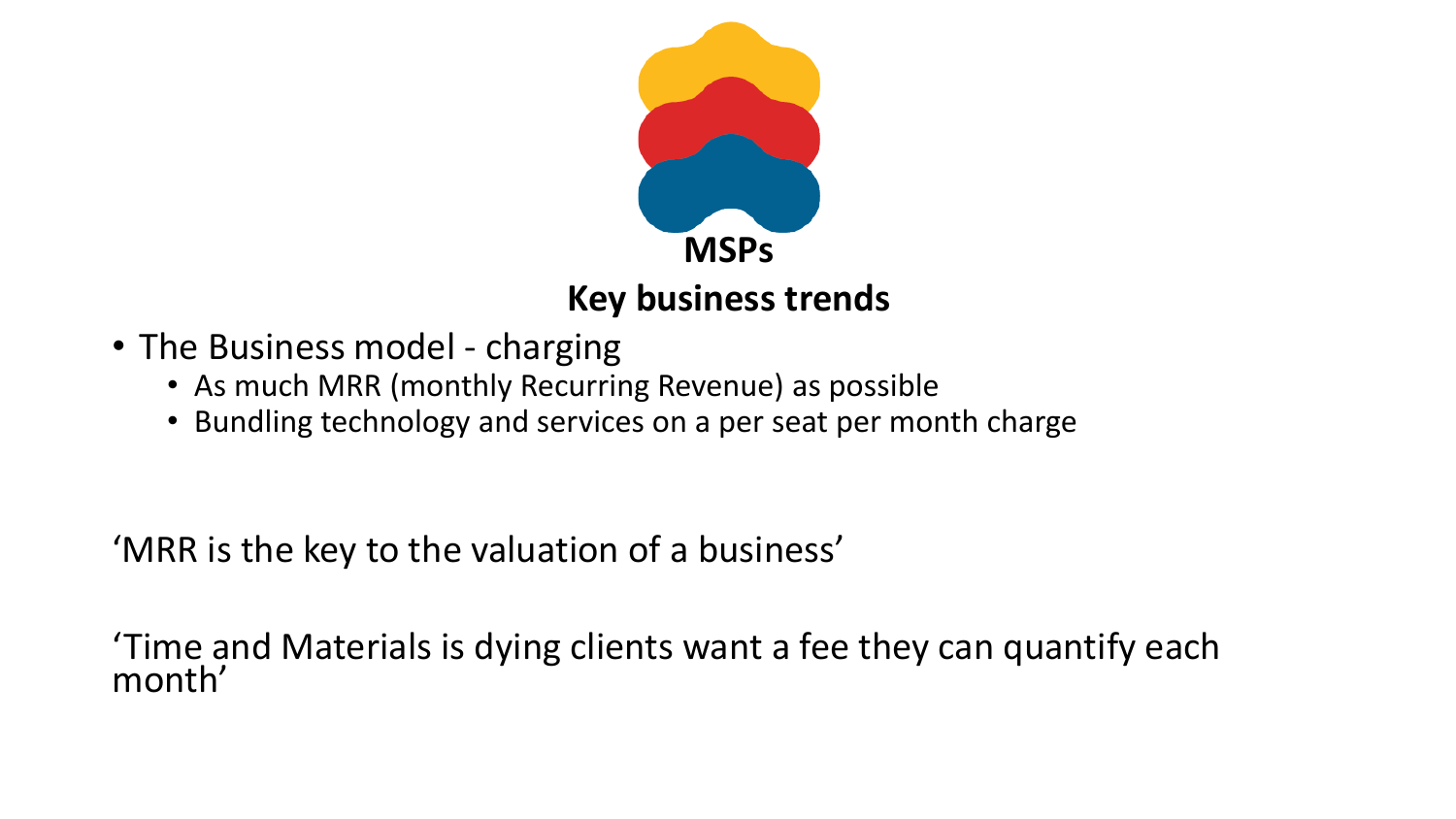

- The Business model Specialization
	- By vertical market(s)
	- By technology

'Being a generalist is a fabulous way to drive down your profitability'

'Understanding and leveraging what makes you special is the key to success'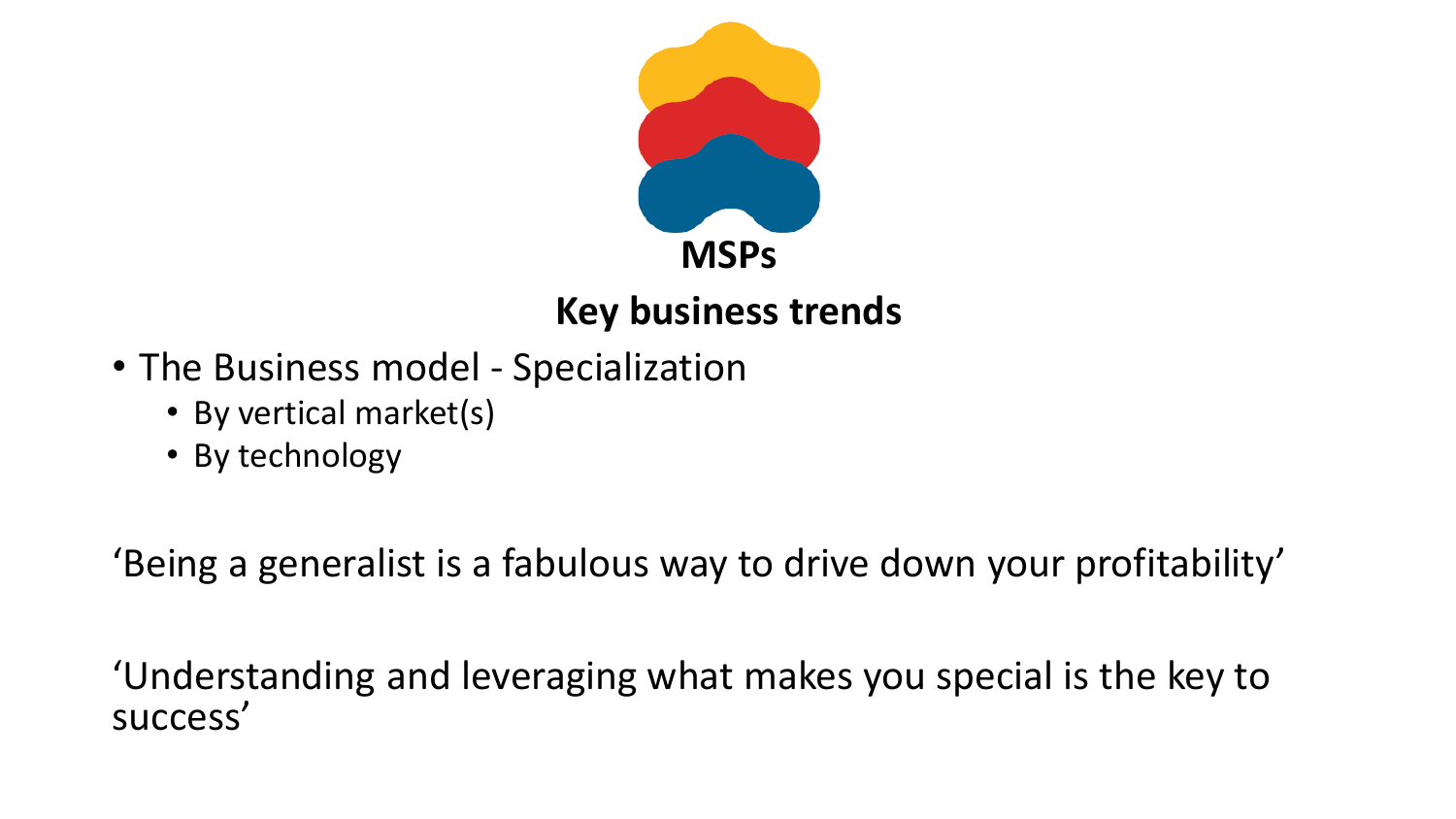

- The business model consolidation
	- As close as possible to the same set of technology and services to each client
	- Made easier by specialization

'The only way to provide awesome support and make money is to consolidate the technology you will support'

- 'Rinse and repeat is the most effective way to make money'
- 'Supporting anything and everything is a mugs game'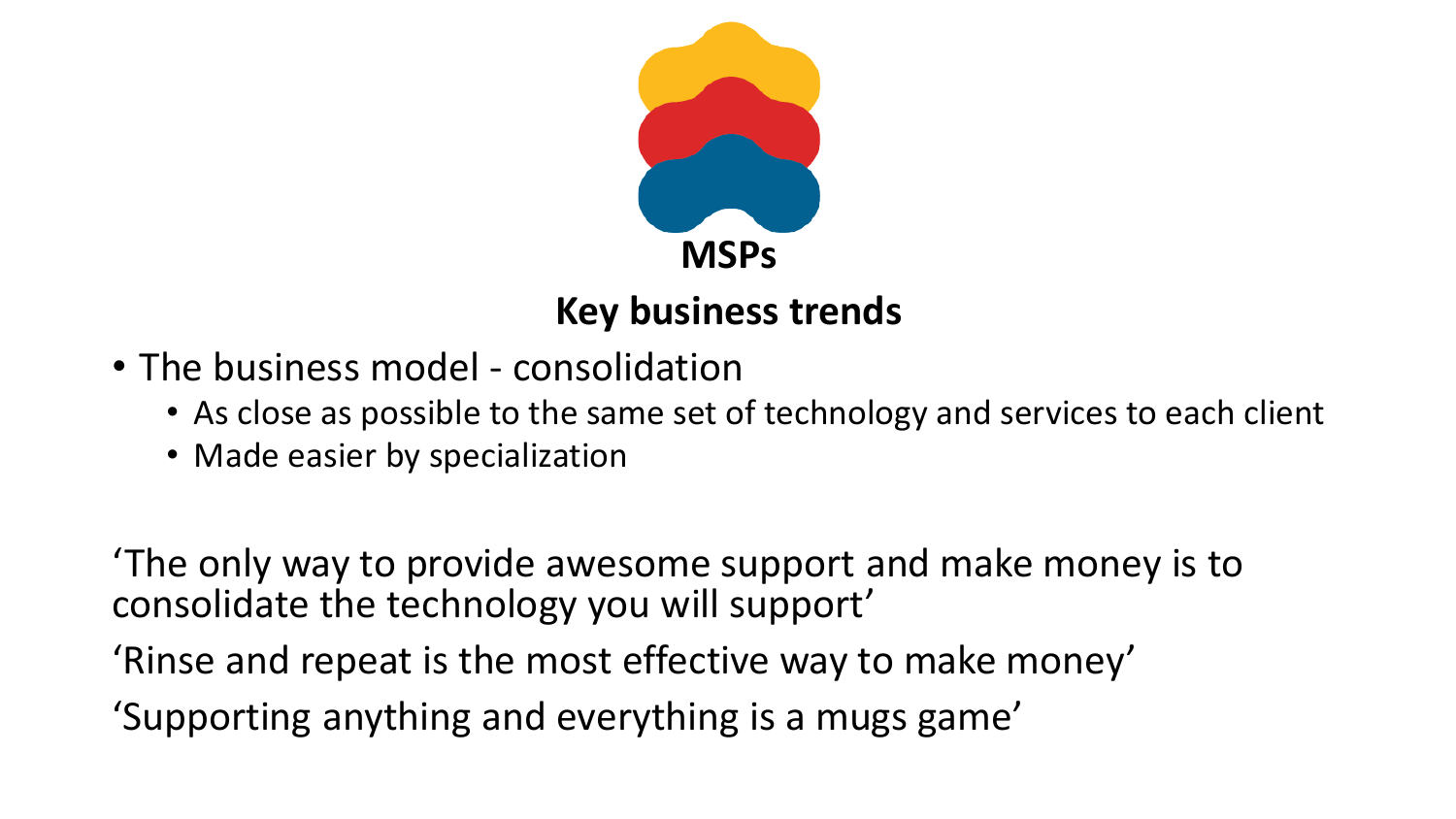

- The business customer Many MSPs handling larger clients
	- Specialist business expertise more important than size
	- Cloud hosting makes this easier
	- Sometimes supplementing not replacing the IT dept

'Customers are much more concerned about our industry knowledge than our size'

'In the bigger customers we supplement their own IT department'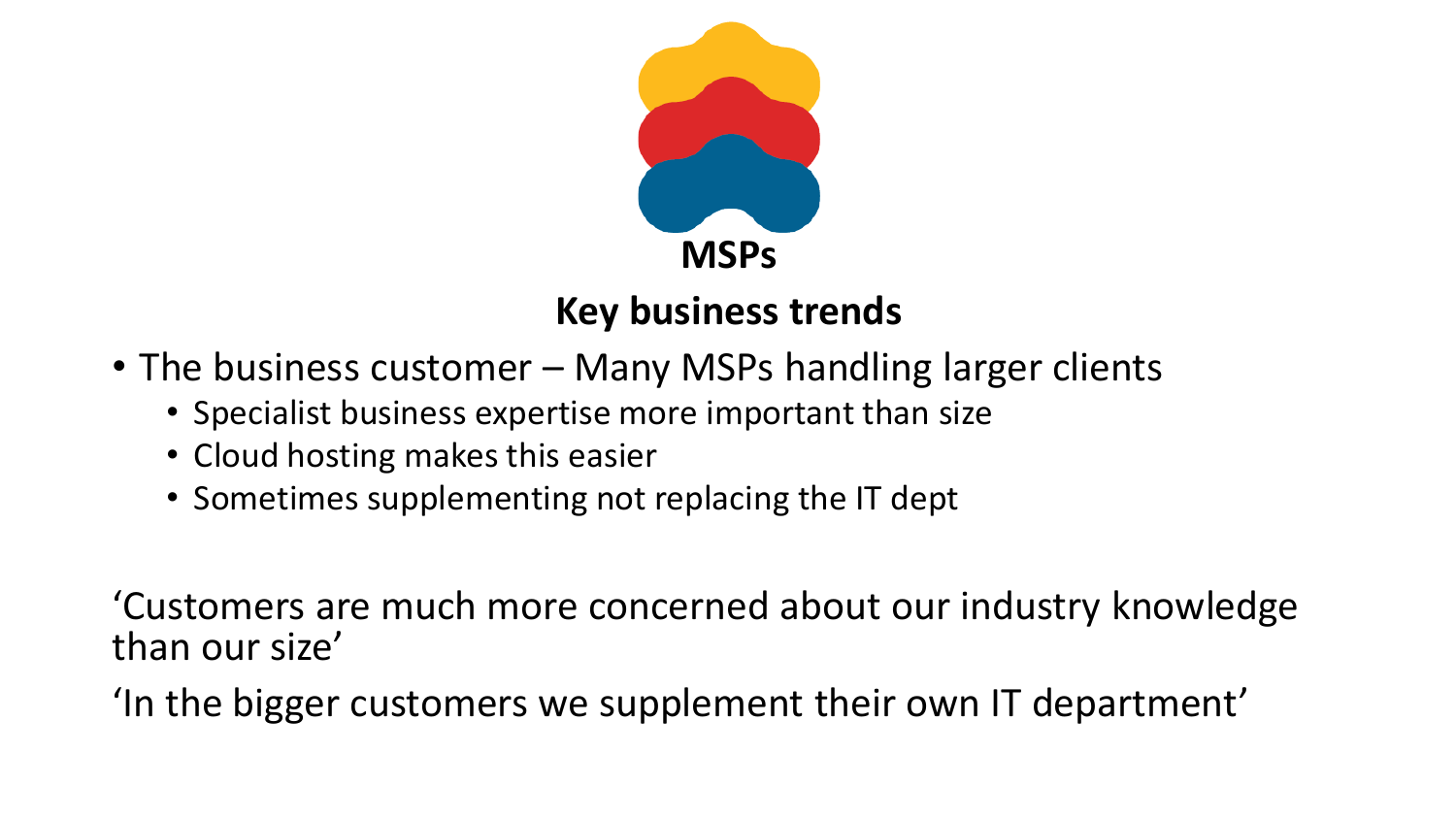

- Biggest Technical Challenge SECURITY
	- Insurance issues
	- The rise of the super security MSP

'If clients won't pay for the right security, we send them letters saying we cannot be liable for any breaches'

'Security is no longer optional if I don't provide the right security my Insurance will be withdrawn'

'Very shortly we will have to fire clients who won't pay for appropriate security'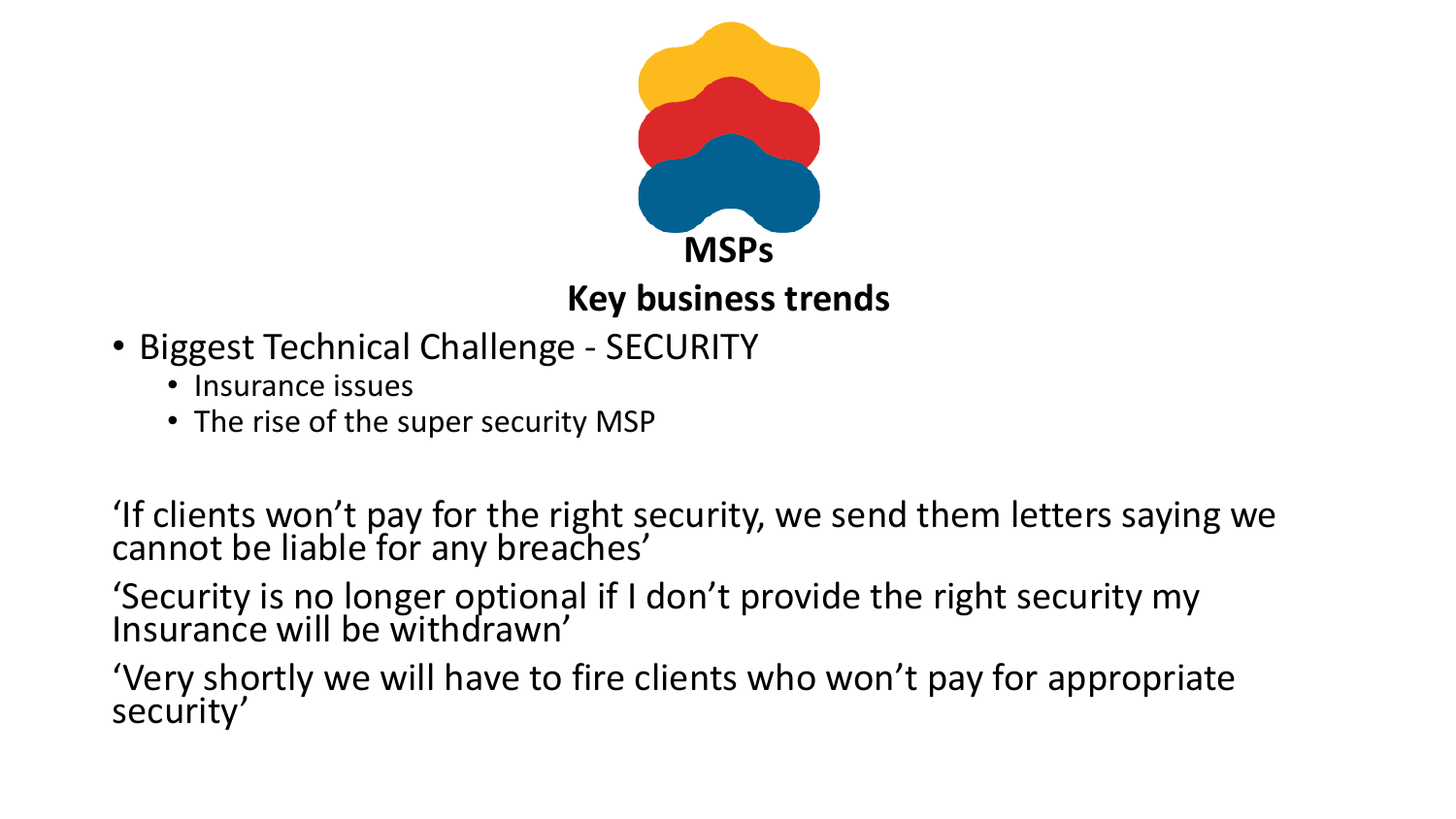

- Approach to their clients
	- Business led

'I lead with business consultancy and bolt the technology on the back of it'

'My team can talk to anyone in a mid-sized hospital and know exactly what their role is'

'If I can't discuss his business with the CEO what value do I bring to the table?'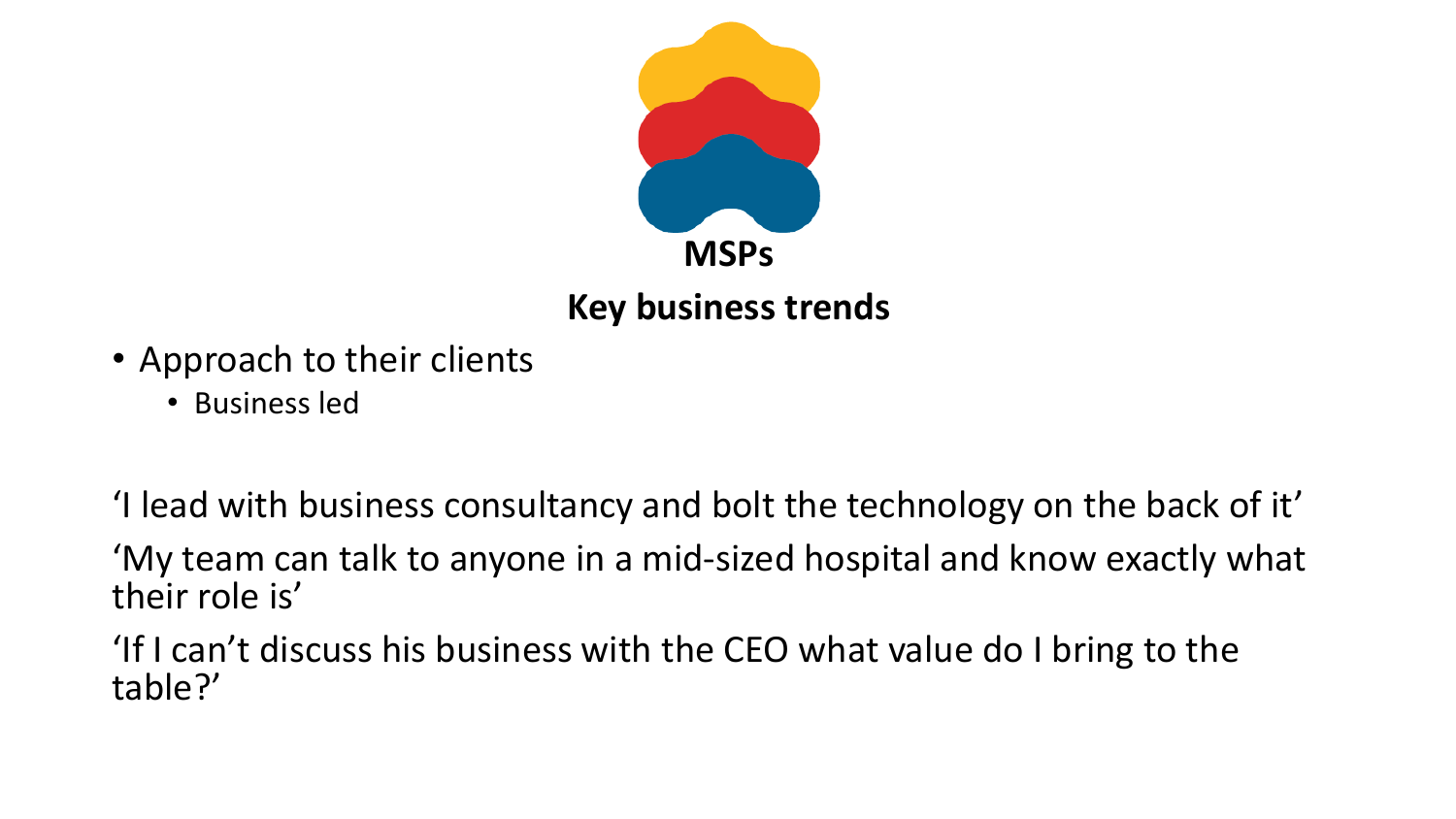

• The hidden influence

'I support a given product set which I purchase but we influence about another \$3m which is purchased on client paper'

'I advise the client on what to buy and where to buy it  $-$  the few points I might make are not worth the risk of the client questioning my other costs as there is always somewhere cheaper to buy it'